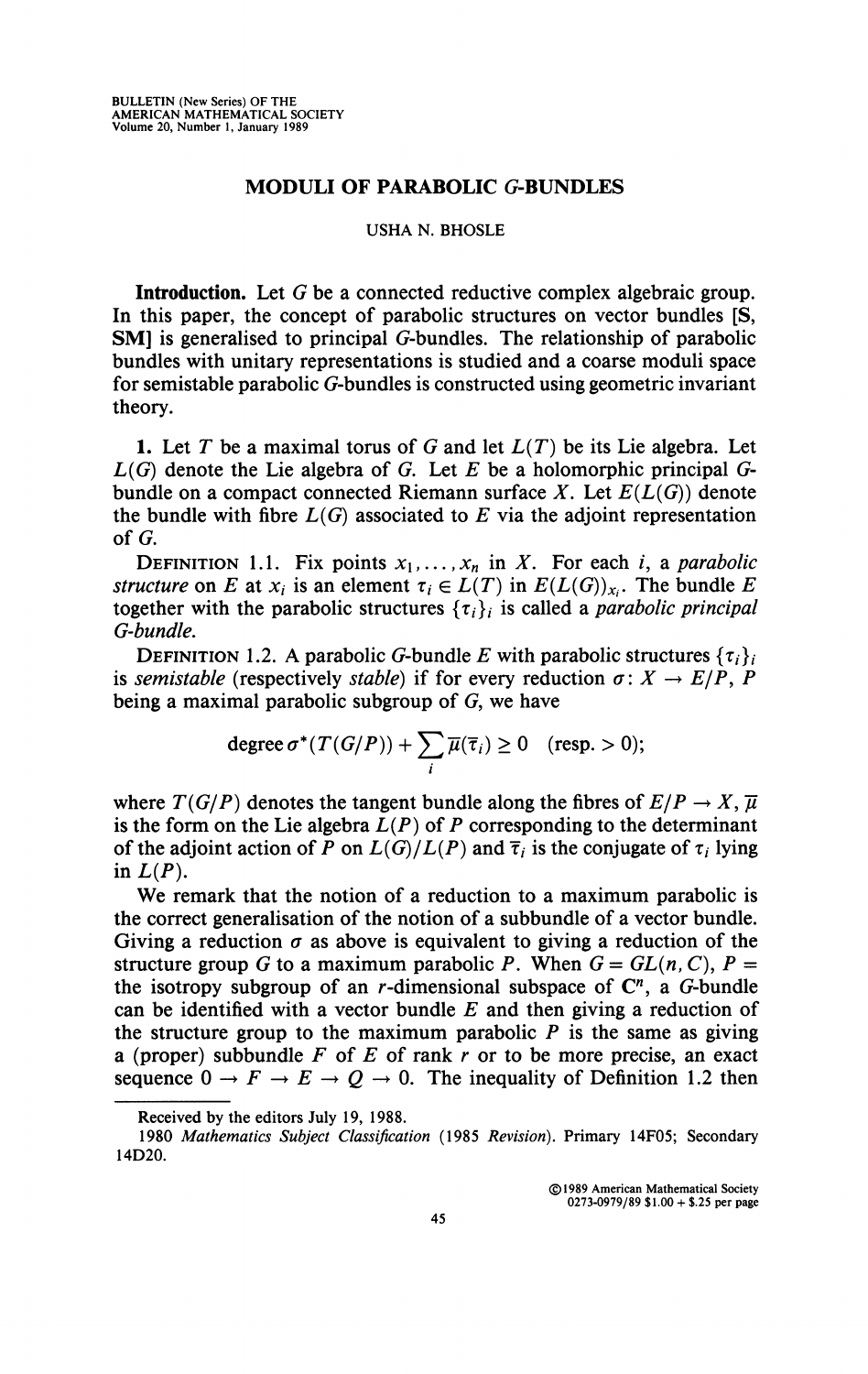**translates as** 

$$
0 \leq (r \text{ degree } E - n \text{ degree } F)
$$
  
+  $\sum_{i} (r \text{ weight } E_{x_i} - n \text{ weight } F_{x_i}),$  (resp. < 0).

**This is just the definition of a parabolic semistable (resp. stable) vector bundle [SM].** In the absence of parabolic structure, the part  $\sum_i$ (...) in **the above inequality is absent so that one gets Mumford's definition of a semistable (resp. stable) vector bundle. It can be checked that Definition 1.2 is independent of the choices involved.** 

**1.3. EXAMPLE. We shall now give a construction of parabolic G-bundles using unitary representations generalising the constructions in [NS, § 1, SM**  and §6, A]. Let  $\Gamma$  be a discrete subgroup of  $P(SL(2, R))$  acting freely on the upper half plane *H* such that  $H/\Gamma$  has finite measure. Let  $H^+$  = *H* $\cup$  parabolic cusps and  $X = H^+/\Gamma$ , a compact Riemann surface. For **simplicity of exposition we assume that there is only one parabolic cusp,**  say  $x_0$ ; the construction can be generalised easily for many cusps. Without loss of generality,  $x_0$  can be taken as a point at infinity. Let  $\gamma$  be the **generator** of the isotropy subgroup  $\Gamma_0$  at  $x_0$  given by  $\gamma(z) = z + 1$ . For  $\delta > 0$ , let  $\bigcup_{\delta} = \{z = x + iy | y \ge \delta\}$ , then  $U = \bigcup_{\delta} / \Gamma_0$  is a neighbourhood of  $x_0$  isomorphic to a disc minus a point. Let  $\rho$  be a representation of  $\Gamma$ in *G* with  $\rho(\gamma) = \exp \tau$ ,  $\tau$  in  $L(T)$ . We associate to  $\rho$  a parabolic *G*-bundle  $E(\rho, \tau)$  with the parabolic structure  $\tau$  at  $x_0$  as follows. The bundle  $E(\rho, \tau)$ is obtained by patching up  $E_p = H \times_p G$  on  $X - x_0 \approx H/\Gamma$  and the trivial bundle  $U \times G$  on  $U$  by the section of  $E_p|U - x_0$  given by

$$
\psi_{\tau}: H \times_{\Gamma_{\infty}} \Gamma \to G, \qquad \psi_{\tau}(z,a) = \rho(a)^{-1} \exp(-z\tau).
$$

We show that if  $\rho$  is unitary,  $E(\rho, \tau)$  is semistable. If further,  $\rho$  is irreducible, then  $E(\rho, \tau)$  is stable. The construction can be generalised for **more than one point easily.** 

**1.4. REMARKS. Semistable vector (or** *G-)* **bundles on a finite covering of a curve naturally give semistable parabolic vector (or** *G-)* **bundles on the base curve, e.g. (Proposition 1.2, 1.3 [B]). When the base curve is easier to study, this correspondence serves as a useful tool to study bundles on coverings. With a suitable definition of a parabolic structure, this is likely to be true for higher dimensional varieties too. Elementary transformations due to Maruyama and modifications of bundles over divisors will then give good examples of parabolic bundles. Another likely application will be in the study of desingularisations of moduli spaces of bundles as has been shown by Seshadri in [CS].** 

**I have discovered recently that interesting results on the moduli of vector bundles on hyperelliptic curves in characteristic two and their relation with intersection of quadrics can be proved only by using parabolic bundles on**   $\mathbf{P}^1$ .

**In the spirit of Theorem 7.1 [A], Theorem 4.1 (2) [SM] and Theorem 2 [NS] we have the following theorem.**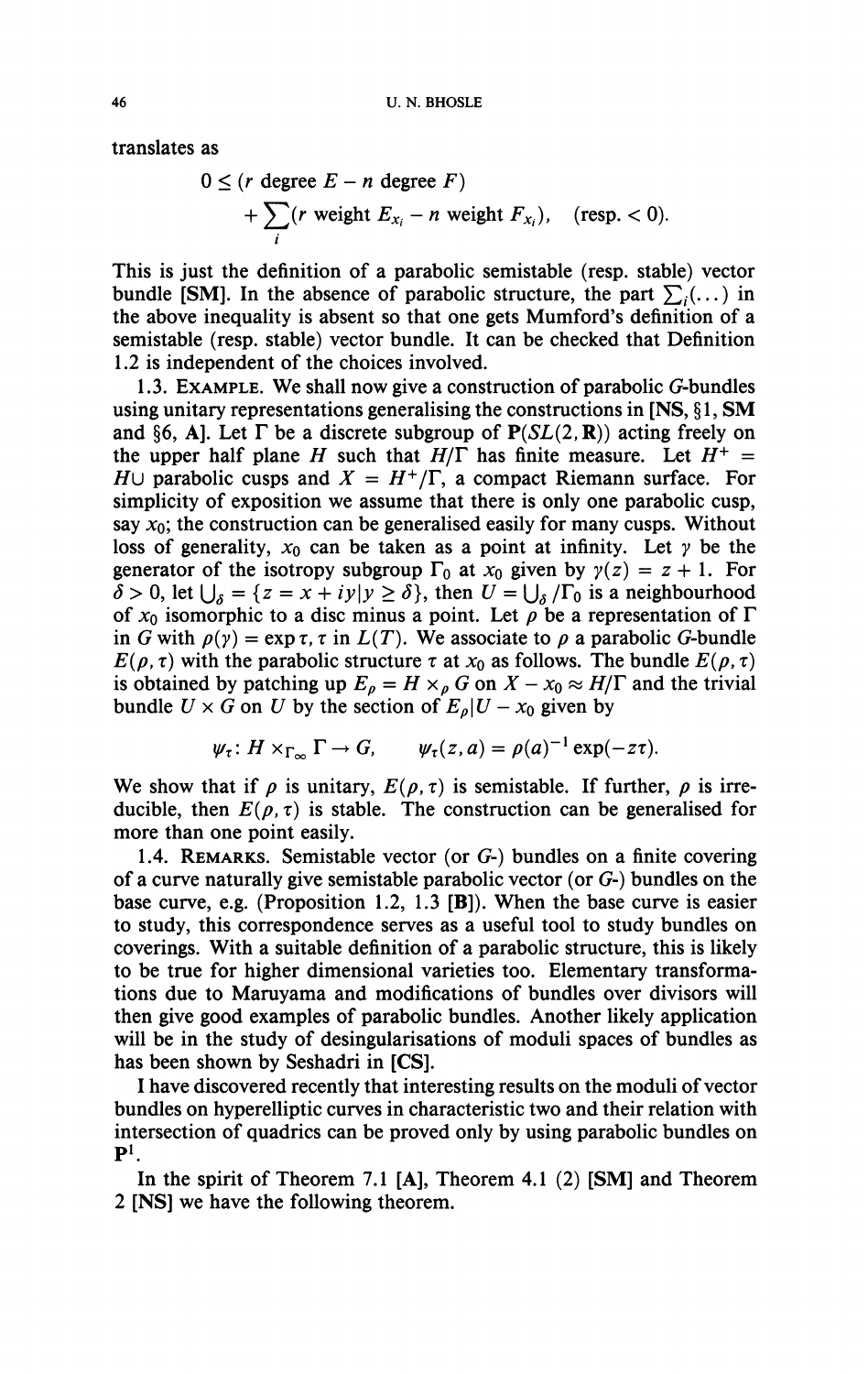**THEOREM I.** Let the genus of  $X \geq 2$  and each  $\tau \in T \cap [G, G]$ . Then a *holomorphic parabolic G-bundle on X with a parabolic structure*  $\tau$  *is stable if and only if it is of the form*  $E(\rho, \tau)$  *for an irreducible unitary representation*  $\rho$  of  $\Gamma$  with  $\rho(\gamma) = \exp \tau$ .

The proof of the theorem is lengthy and is on the lines of proofs in the above papers with many modifications.

2. THEOREM II. *There exists a coarse moduli space M for the equivalence classes of semistable parabolic G-bundles {offixed topological type) on a compact Riemann surface X with a fixed parabolic structure*  $\tau$  *at*  $x_0$  *in X*, such that each  $\tau \in T \cap [G, G] \cap K$  *K* being a maximal compact subgroup *of G The space M is a normal complete variety. The subset M<sup>s</sup> of M corresponding to stable parabolic G-bundles is a nonsingular open subvariety. One has* dim  $M = \dim Z + (g - 1) \dim G + \dim G/P$ , where  $Z =$  centre of *G, P = parabolic subgroup of G determined by*  $\tau$ *.* 

SKETCH OF THE PROOF. Any construction of the moduli space of a class of bundles (using geometric invariant theory) consists of two main steps

(1) a construction of a universal space *R* for the class of bundles,

(2) existence of a quotient of *R* by a suitable group. For parabolic *G*bundles, the step  $(1)$  is carried out similarly as in [AR]. Using the adjoint representation, the step (2) is reduced to proving the existence of a quotient of the universal space  $R_1$  for parabolic Aut  $L(G/Z)$ -bundles by  $SL(n)$ . Let  $L = L(G/Z)$ ,  $A = Aut L$ . A parabolic A-bundle can be regarded as a parabolic vector bundle E (of rank  $k = \dim_{\mathbb{C}} L$ ) together with a Lie algebra structure on E. If Y is the variety of Lie algebra structures on  $\mathbb{C}^k$ isomorphic to that on L, then  $Y \hookrightarrow P = P(L^* \otimes L^* \otimes L)$ . Let  $\Lambda$  denote the restriction of the generator of Pic P to *Y*. One can choose an ample line bundle *B* on *X* such that  $H^0(E \otimes B)$  is of constant dimension *n* and it generates the fibre of  $E \otimes B$  at every point of X and for all semistable *E.* We choose *N* points  $x_1, \ldots, x_N$  of  $\overline{X}$ . The fibres of  $E \otimes B$  at  $x_i$  determines a point of the Grassmannian  $H_{n,k}$  of  $k$ -dimensional quotients of *C*<sup>*n*</sup>; further the Lie algebra structure on the fibre determines a point of the bundle  $Q(Y)$  with fibre Y associated to the universal quotient bundle *Q* on  $H_{n,k}$ . Thus we get a morphism  $f: R_1 \to Q(Y)^N$ . The parabolic structure gives a morphism  $f_2: R_1 \to H$  (p. 227, [SM]). Thus we have a morphism  $f = f_1 \times f_2$ :  $R_1 \rightarrow Q(Y)^N \times H$  which can be seen to be injective for N sufficiently large. Let  $\overline{M}_1$  be the ample line bundle  $\sum_i L_i$  on  $H_{n,k}^N$ ,  $L_i$  being the generator of Pic  $H_{n,k}$ . Let  $M_2$  be the ample line bundle on  $H$ chosen in p. 227, [SM]. Define an ample line bundle  $M_3$  on  $Q(Y)^N \times H$ by  $M_3 = ak(M_1 + M_2) + b(M_2 + k\Lambda)$ , a and b being integers with  $a \gg b$ . This tricky choice of polarisations enables one to show (by explicit computation) that a point of  $Z = Q(Y)^N \times H$  is semistable for  $M_3$ -linearisation iff its image in  $H_{nk}^N \times H$  is semistable for  $(M_1 + M_2)$ -linearisation of the action of  $SL(n)$ . It then follows that the subset of  $R_1^{ss}$  of  $R_1$  corresponding to semistable bundles maps into  $Z^{ss}$  (= set of semistable points of  $Z$ ). Let